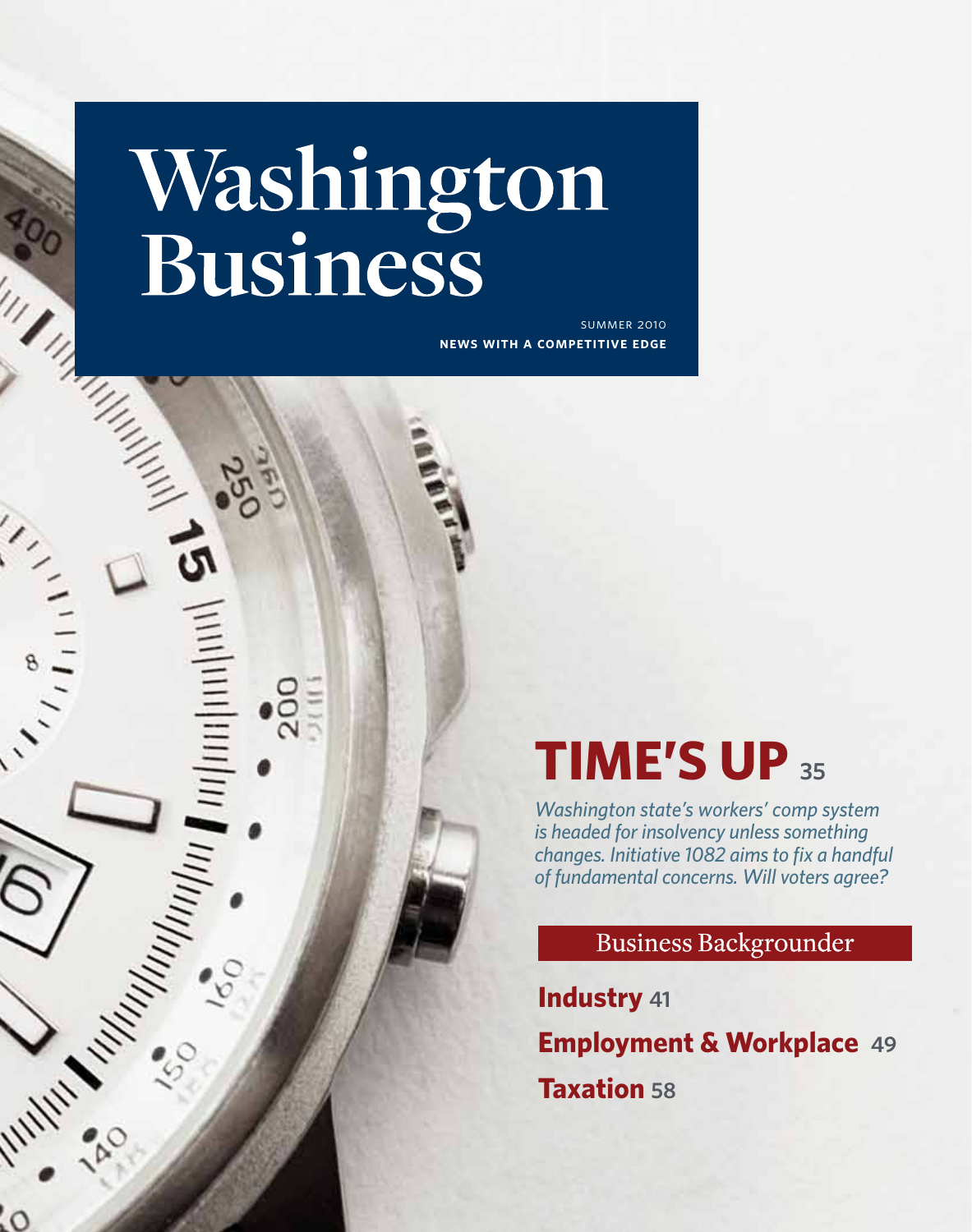# Quincy's Low-Key, High-Tech Revolution

Daniel C. Brunell

Quincy is in the midst of a technology renaissance—and a construction flurry. High-tech companies from Washington state and around the country are rushing to capitalize on a new tax exemption aimed at data centers. Graced with an abundance of clean, renewable low-cost hydropower, this small Eastern Washington town has become the new hotbed for locating warehouses of everything from family photos to financial information.

# **AT A GLANCE**

Recently, Quincy was named the top small-market city in the West for high tech manufacturing.

Data centers bring jobs and millions of dollars in tax revenue to rural counties and cities.

According to a study done in January 2010 by the Washington Research Council, data center investment has brought \$1.17 billion to the economies of Chelan, Douglas, and Grant counties.

The data centers in and around Quincy will eventually result in an estimated \$25.6 million in new earnings each year for the regional economy as well as in ongoing property tax contributions.

In December 2007, Washington state Attorney General Rob McKenna ruled that data centers did not qualify for the state's manufacturing sales tax exemption, adding millions in additional upfront costs to data center construction.

In response, a broad coalition of construction interests, technology companies, port districts, labor organizations and trade associations including AWB—worked together to re-instate these exemptions in 2010.



Driving through the sleepy city of Quincy on Highway 28, you'd never guess it was the epicenter of one of the biggest booms in Washington's technology history.

 Since 2006, industry giants such as Yahoo, Intuit and Microsoft have quietly constructed some of their most integral facilities in this small central Washington town of about 7,000 residents. Fueled by a frenzy for mobile devices and information—and bolstered by tax incentives and inexpensive power rates—these titans of technology have been building data centers containing everything from your family photos to text messages and financial information.

# fiber optics, cheap power, no state income tax

"It is an amazing situation in Quincy, in terms of how larger companies are looking at smaller communities. It is really good for the economy and tax base," said Patrick Boss, business development director for the Port of Quincy.

 Located 160 miles east of Seattle, Quincy was recently named the top small-market city in the West for high-tech manufacturing by The Boyd Company, a Princeton, N.J.-based consulting company that provides site selection services to technology companies. The study points out that Grant County and Quincy, in particular, have two critical assets that technology companies are looking for: Some of the best fiber optic infrastructure availability in the state and an abundance of clean hydroelectric power.

 "These data centers use an enormous amount of electricity. Companies are looking at potential cap-and-trade legislation on the horizon which could potentially penalize companies that aren't environmentally friendly with their energy usage," said John H. Boyd, president of The Boyd Company.

 "So the abundance of low-cost hydroelectric power helps a company stay on the right side of the law with proposed legislation."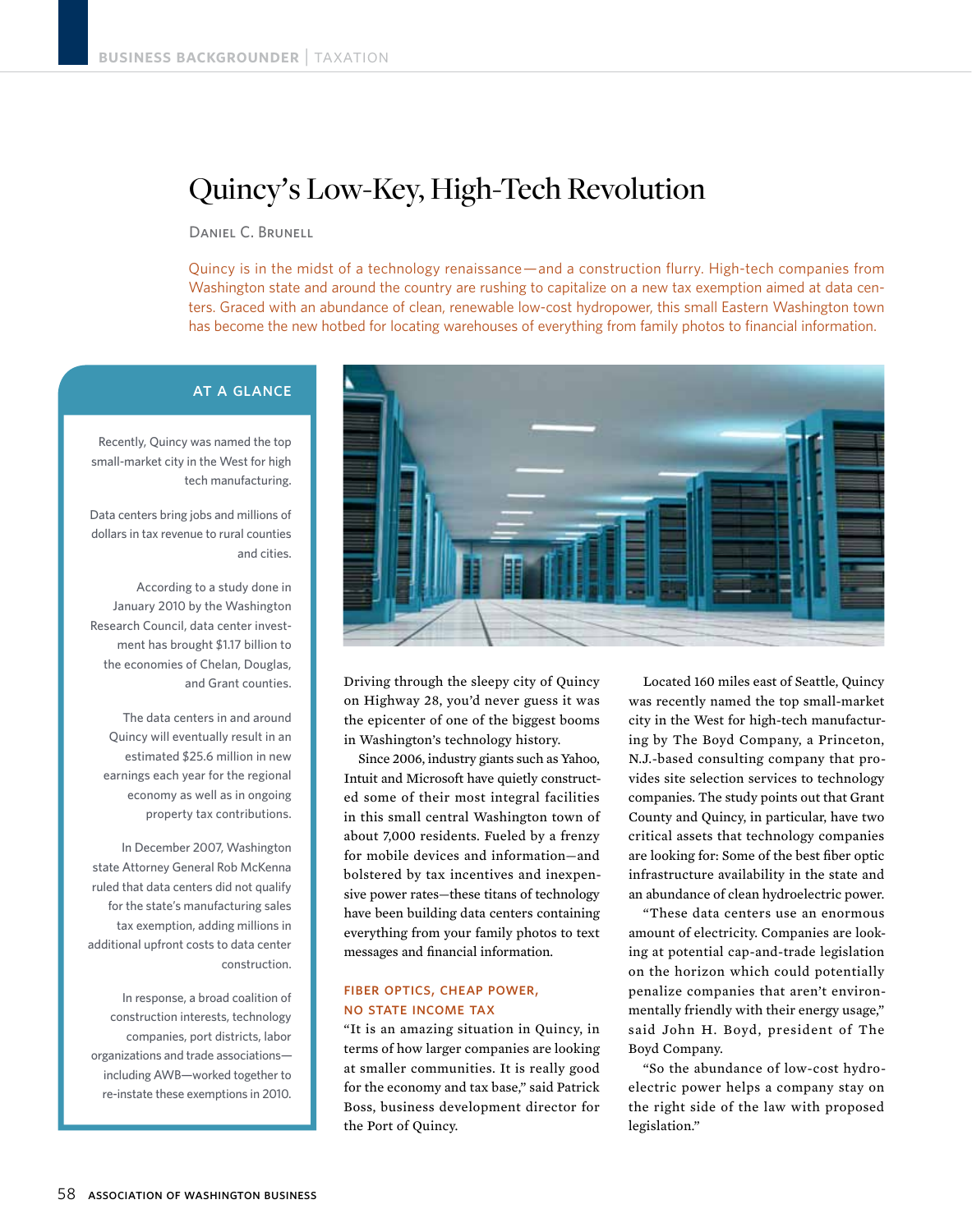## WHAT ARE DATA CENTERS?

Data centers are the warehouses of the Internet. A single data center can house thousands of computer servers.

Data centers are crucial for Web-based for programs such as e-mail and for websites that contain and store a lot of data such as Facebook, Twitter, Google and Microsoft. These sites have to operate continuously without interruption.

Each location has its own emergency backup system for electricity and has rigorous security protocols.

The largest data center in Quincy belongs to Microsoft (470,000 sq. ft.). Intutit's facility is 240,000 sq. ft. and cost an estimated \$200 million to build. Sabey Corporation has purchased property and will be constructing a 525,000 sq. ft data center in Quincy.

*Source: Data Center Knowledge (www.dateacenterknowledge.com); Washington Research Council (www.researchcouncil.org)*

#### impact of data centers in quincy

# **\$56.4 million** in additional **sales tax revenue**

generated in Grant and Douglas counties between 2006 and 2008.

# **19% increase**

in Grant County's **average wage** between 2006 and 2008.

# **\$504 million**

increase in **property tax values** in the city of Quincy between 2006 and 2008.

*Source: The Economic Contribution of Data Centers in North Central Washington, Washington Research Council (January 2010)* 

 Boyd also cited other positive factors working in Quincy's favor. These include a skilled workforce, relative safety from natural disasters and a low cost of living compared to California and suburban areas.

 "The other big plus with Washington state on a national scale is a lack of a state income tax," said Boyd. "Your neighbors to the south in Oregon recently passed some very anti-business tax increases. We get a lot of calls from Oregon-based companies that are considering Washington state right now."

### jobs are just the beginning

One company that has moved to Quincy is Intuit, Inc., maker of the popular tax-preparation software TurboTax and other products such as Quicken and Quickbooks. Intuit is seeing a shift in their market with more people filing their taxes via their website instead of through their store-bought software package. This means that Intuit has to continually expand its

*"It's an amazing situation in Quincy in terms of how larger companies are looking at smaller communities. It is really good for the economy and tax base."*  —Patrick Boss, business development director for the Port of Quincy

Quincy operations to handle the dramatic increase in tax returns filed online. Intuit currently employees about 30 full-time employees at their Quincy facility.

 "Most of our employees were hired locally," said Bruce Eisele, Intuit's data center manager. But Intuit's investment in Quincy goes far beyond its own purposes. The company makes a concerted effort to be involved in the community.

 "As a company, we have our 'We Care' and 'Give Back' company-wide program. We've had a long relationship with the local food bank and in Quincy we are working with the local historical society which is refurbishing a historic church," Eisele added.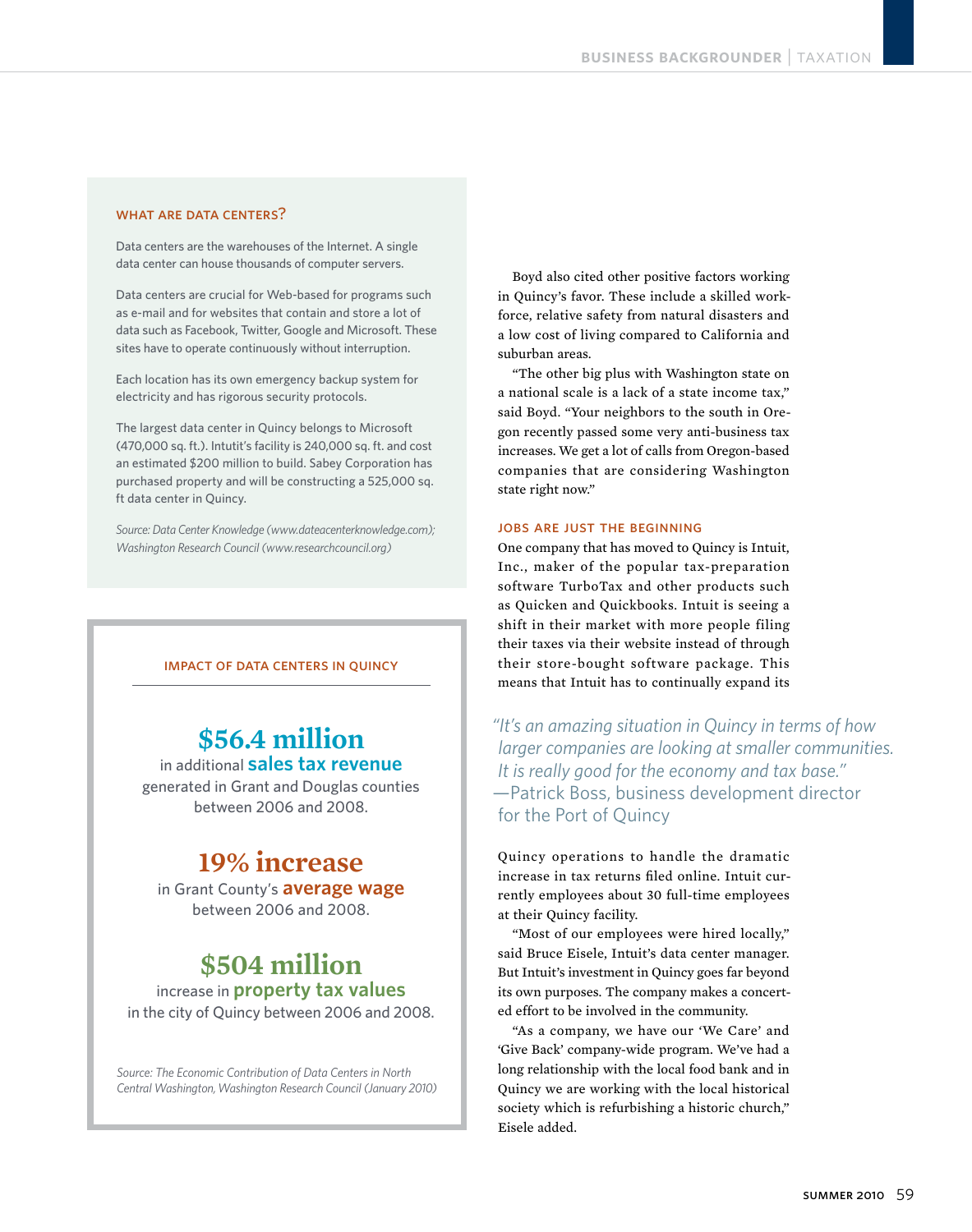Big Bend Community College, in nearby Moses Lake, launched computer programming and other courses to train people in the skill sets that are needed by these data centers. And the mere presence of these facilities has helped attract others to the area.

 "Once you have two or three data centers in the area, you start getting a critical mass of professional help that are experienced in working on servers, HVAC units and providing security," Boss said. "That makes it easy for new companies to move in knowing that they have an experienced workforce to draw from."

#### an investment in rural washington

With all of the good news, there were some concerns that the 2010 Legislature finally put to rest. In December 2007, Washington state Attorney General Rob McKenna ruled that data centers did not qualify for the state's manufacturing sales tax exemption, adding millions in additional upfront costs to data center construction.

*"These data centers use an enormous amount of electricity. Companies are looking at potential cap-and-trade legislation on the horizon which could potentially penalize companies that aren't environmentally friendly with their energy usage. So the abundance of low-cost hydroelectric power helps a company stay on the right side of the law with proposed legislation."*  —John H. Boyd, president of The Boyd Company

> In response, a broad coalition of construction interests, technology companies, port districts, labor organizations and trade associations including AWB—worked together to re-instate these exemptions. After two legislative sessions of work, lawmakers approved—and Gov. Gregoire signed—a tax incentive package aimed at data center development in rural areas. It was one of the few bright spots for business in the 2010 legislative session.

#### counting very large numbers

Quincy's data centers are designed to store significant amounts or "bytes" of information. A quick primer on data measurement:

| <b>Byte</b> | 1<br>(One character of text)                                                                                                                           |
|-------------|--------------------------------------------------------------------------------------------------------------------------------------------------------|
| Kilobyte    | 1,000<br>(One page of text)                                                                                                                            |
| Megabyte    | 1,000,000<br>(One small photo)                                                                                                                         |
| Gigabyte    | 1,000,000,000<br>(One hour of HD video, recorded on a digital<br>camera at the highest quality setting is about 7 GB)                                  |
| Terrabyte   | 1,000,000,000,000<br>(The largest current hard drive)                                                                                                  |
| Petabyte    | 1,000,000,000,000,000<br>(AT&T currently carries about 18.7 Petabytes of<br>data traffic on an average day.)                                           |
| Exabyte     | 1,000,000,000,000,000,000<br>(Approximately all of the hard drives in home<br>computers in Minnesota, which has a population<br>of 5.1 million people) |
| Yottabyte   | 1,000 Zettabytes<br>(a 1 followed by 24 zeros-<br>1,000,000,000,000,000,000,000,000)                                                                   |

*Source: Global Information Industry Center/University of California San Diego, "How Much Information? Report on American Consumers," 2009*